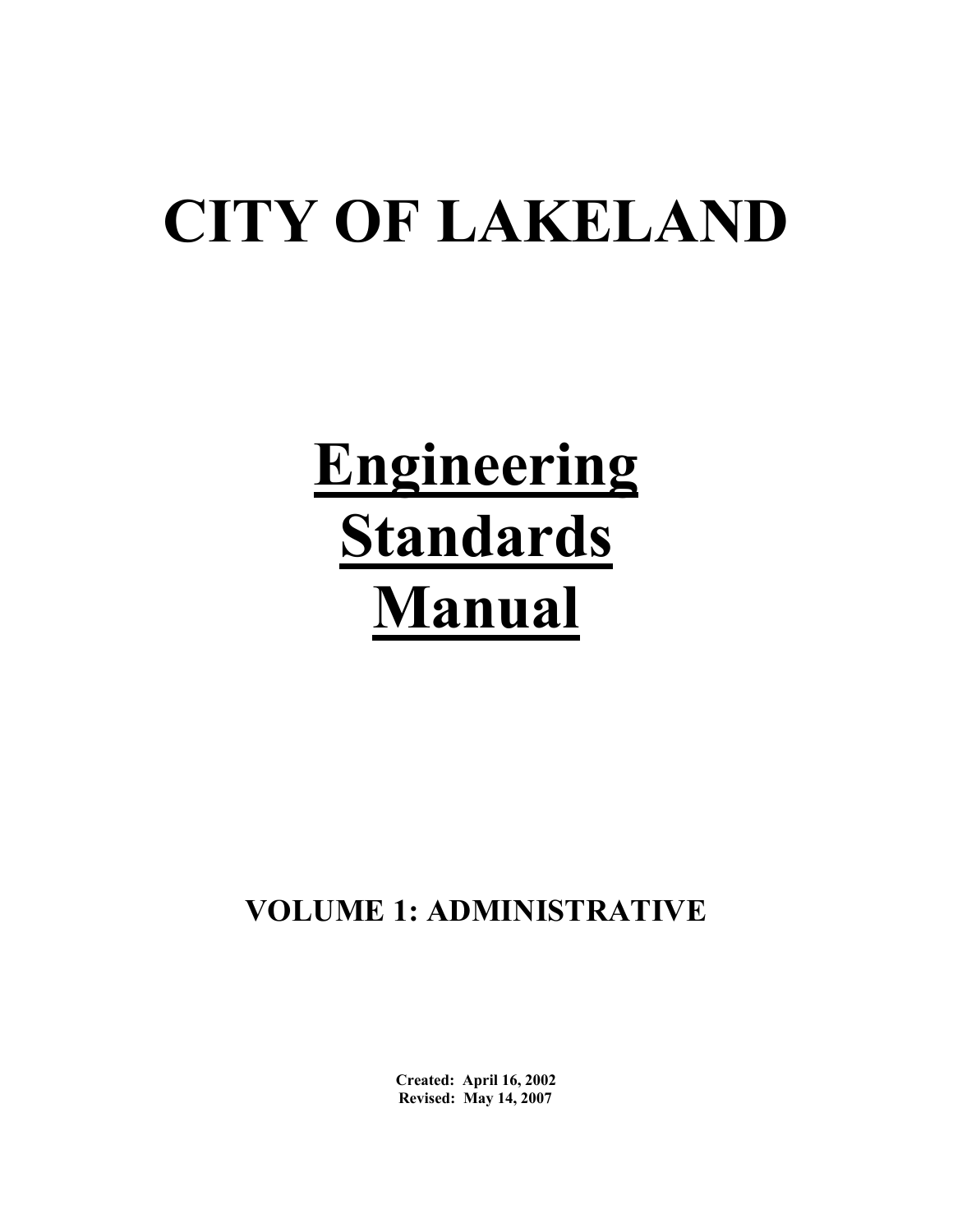## **TABLE OF CONTENTS**

# **VOLUME 1 ADMINISTRATIVE**

**INTRODUCTION, VARIANCE TO STANDARDS, AND PREPARATION OF PERFORMANCE & MAINTENANCE GUARANTEES** 

# **VOLUME 2 PUBLIC WORKS**

**ROADWAY AND DRAINAGE STANDARDS FOR SUBDIVISIONS AND COMMERCIAL DEVELOPMENTS** 

# **VOLUME 3 WATER OPERATIONS**

**POLICIES, STANDARDS, AND SPECIFICATIONS FOR SUBDIVISIONS, EXTENSIONS, AND COMMERCIAL DEVELOPMENTS** 

# **VOLUME 4 WASTEWATER OPERATIONS**

**POLICIES, STANDARDS, AND SPECIFICATIONS FOR SUBDIVISIONS, EXTENSIONS, AND COMMERCIAL DEVELOPMENTS** 

# **VOLUME 5 LAKELAND ELECTRIC**

**POLICIES, STANDARDS, AND SPECIFICATIONS FOR SUBDIVISIONS, EXTENSIONS, AND COMMERCIAL DEVELOPMENTS**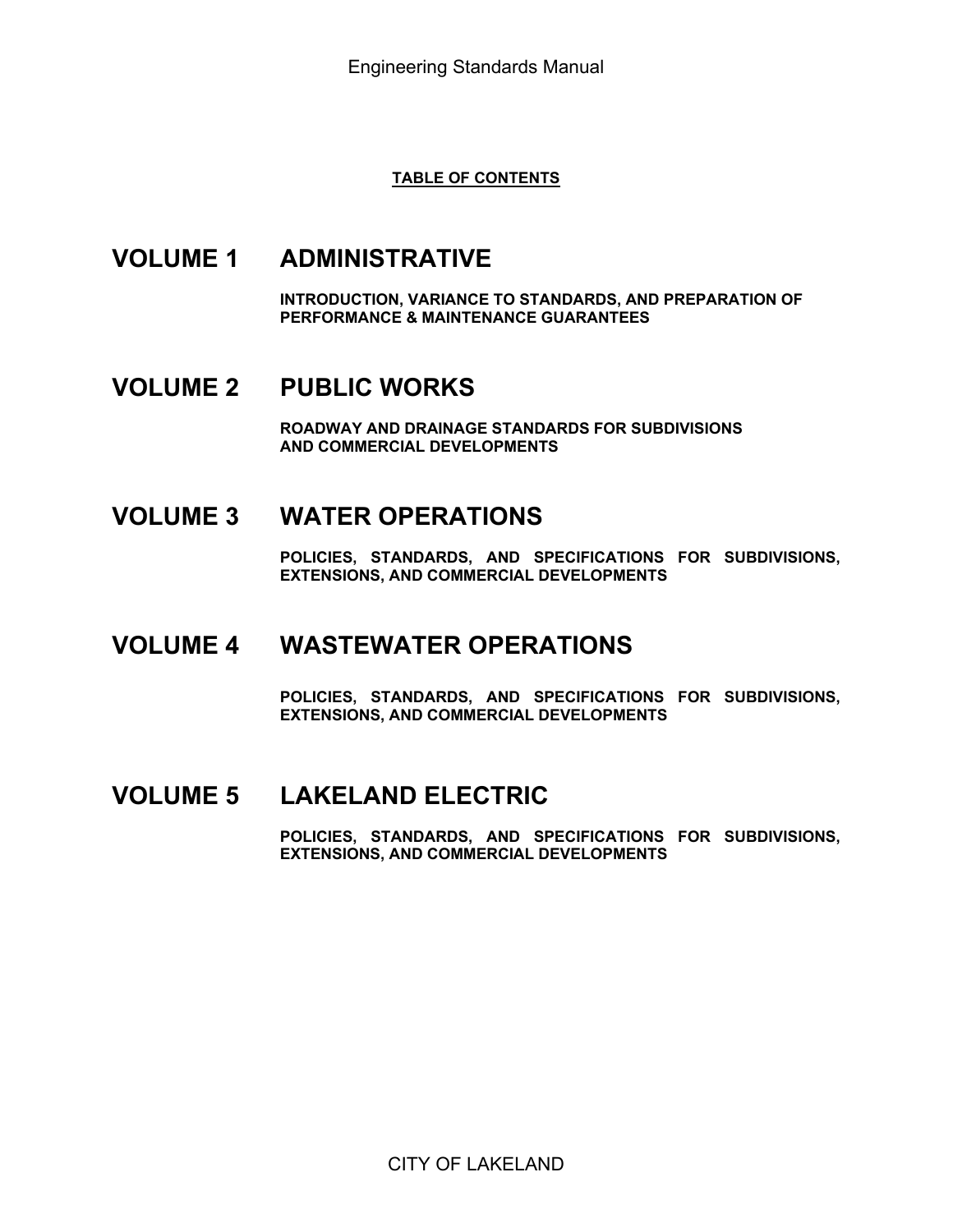# **VOLUME 1 ADMINISTRATIVE**

#### **SECTION 1. SECTION 2.**  3-4 Documentation Required for Guarantees 6/13/2005 3-5 Cost Estimates for Performance and Maintenance Guarantees 6/13/2005 3-8 Exhibit A – Performance Bond 6/13/2005 3-10 Exhibit C – Maintenance Bond 6/13/2005 3-11 Exhibit D – Maintenance Letter of Credit 6/13/2005 3-12 Exhibit E – Guarantee Cost Estimate Form 6/13/2005 3-13 Exhibit F – Engineer's Certificate – Subdivision Plan 6/13/2005 **INTRODUCTION REVISION DATE** 1-1 Title 6/13/2005 1-2 Authority 6/13/2005 1-3 Purpose 6/13/2005 1-4 Jurisdiction and Applicability 6/13/2005 1-5 Policy 6/13/2005 1-6 Enforcement 6/13/2005 1-7 Definitions 6/13/2005 1-8 Amendment of the Manual 6/13/2005 **VARIANCE TO STANDARDS** 2-1 Variance to Standards (Platted/Unplatted Improvements) 6/13/2005 **SECTION 3. PREPARATION OF PERFORMANCE & MAINTENANCE GUARANTEES**  3-1 Purpose 6/13/2005 3-2 Authority 6/13/2005 3-3 Performance and Maintenance Guarantees for Roadways, Roadway Drainage, and Utilities **6/13/2005** 3-6 Release and Partial Release of Guarantees 6/13/2005 3-7 Exhibits and Samples for Guarantees 6/13/2005 3-9 Exhibit B – Performance Letter of Credit 6/13/2005

3-14 Exhibit G – Engineer's Certificate – Commercial Site Plan 6/13/2005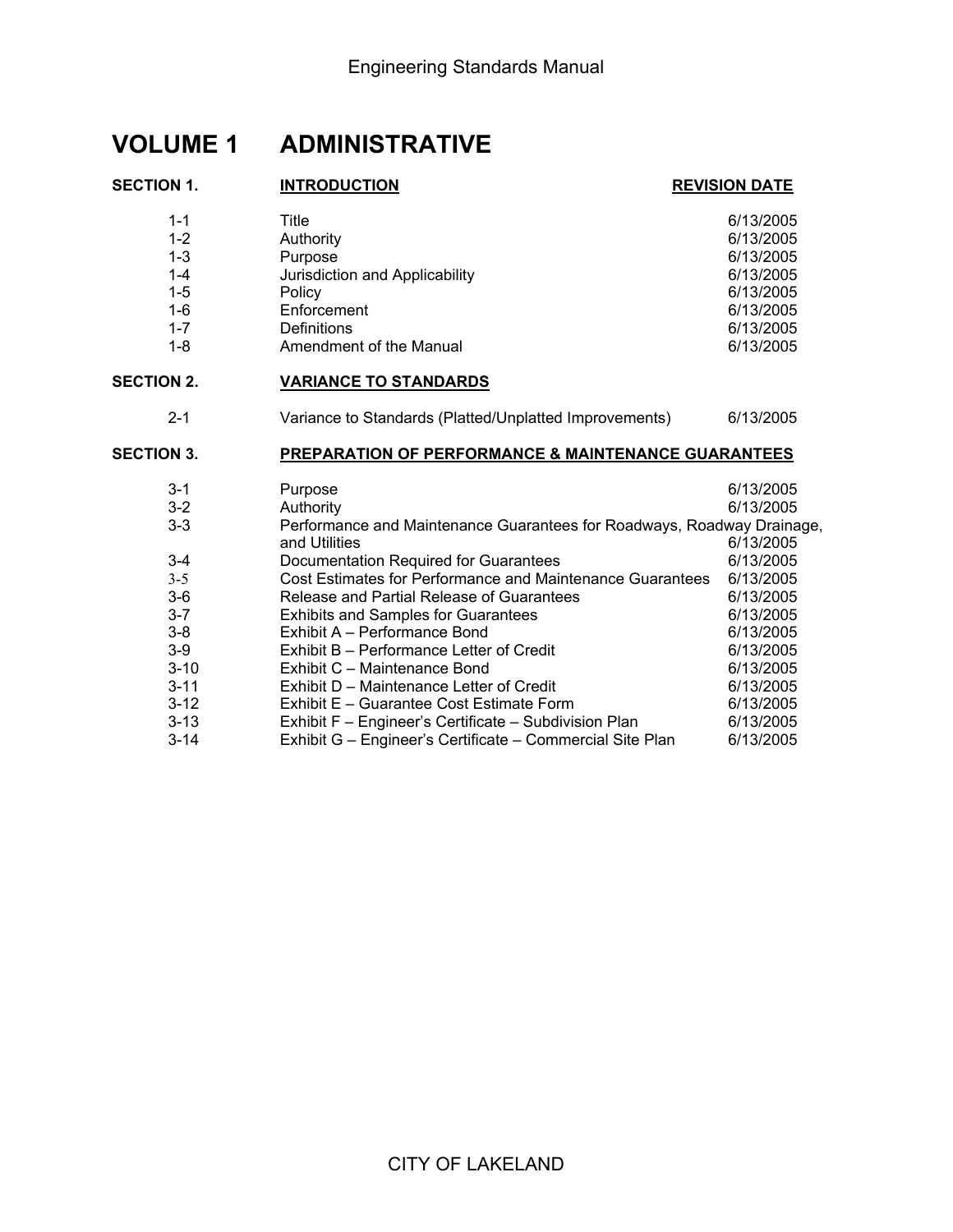#### **SECTION 1.**

#### **INTRODUCTION**

#### **1-1 TITLE**

This Manual shall be known as the City of Lakeland "Engineering Standards Manual", herein referred to as the Manual.

#### **1-2 AUTHORITY**

This Manual has been prepared pursuant to the adoption of Ordinance No. 3175 effective February 5, 1990, as amended, passed, and certified by the City Commission for the City of Lakeland, Florida.

#### **1-3 PURPOSE**

The purpose of this Manual is to assist in the implementation of Ordinance No. 3174 Subdivision Regulations and Ordinance No. 3412 Land Development Regulations, as amended, which establish policies, standards, specifications, regulations, and procedures and for the development of infrastructure within the City limits and within those unincorporated areas served by the City-owned utilities. These regulations have been developed to guide in the development of such infrastructure and to promote the health, safety and welfare of the public served by those public and private facilities within the City limits and within the City's utility service area. The infrastructure improvements addressed in this Manual are generally related, but are not limited to the following categories: Streets, Drainage, Stormwater Management Facilities, Wastewater, Refuse Collection, Potable Water Systems, and Electric Utilities.

The standards set forth in this Manual provide a basis for developing infrastructure improvements and providing minimum standards for their development. Where guidelines, design standards, and criteria given by reference to other manuals, they shall be considered as the requirements within the authority of this Manual. The standards provided in this Manual are in addition to the Land Development Regulations.

#### **1-4 JURISDICTION AND APPLICABILITY**

 prevail. The provisions contained in this Manual shall apply to all work performed in public rights of way This Manual establishes standards for engineering design and construction within the City limits and also provides minimum engineering standards for the City of Lakeland owned facilities serving those unincorporated areas outside the City limits. Where a Developer executes an annexation agreement these Standards shall apply to the site where development is to occur. If the Standards set forth in this Manual conflict with Local, State, or Federal regulations, the regulation of the governing jurisdiction shall within the City, all work performed pursuant to an annexation agreement, and all work performed on Cityowned facilities regardless of their location.

#### **1-5 POLICY**

When real property within the City limits is developed or redeveloped, the infrastructure facilities contained within said property or serving said property shall be constructed in accordance with the requirements set forth in this Manual.

When City-maintained utilities are extended to serve properties lying outside the City's corporate limits, the utility extension shall be in compliance with the requirements set forth in this Manual.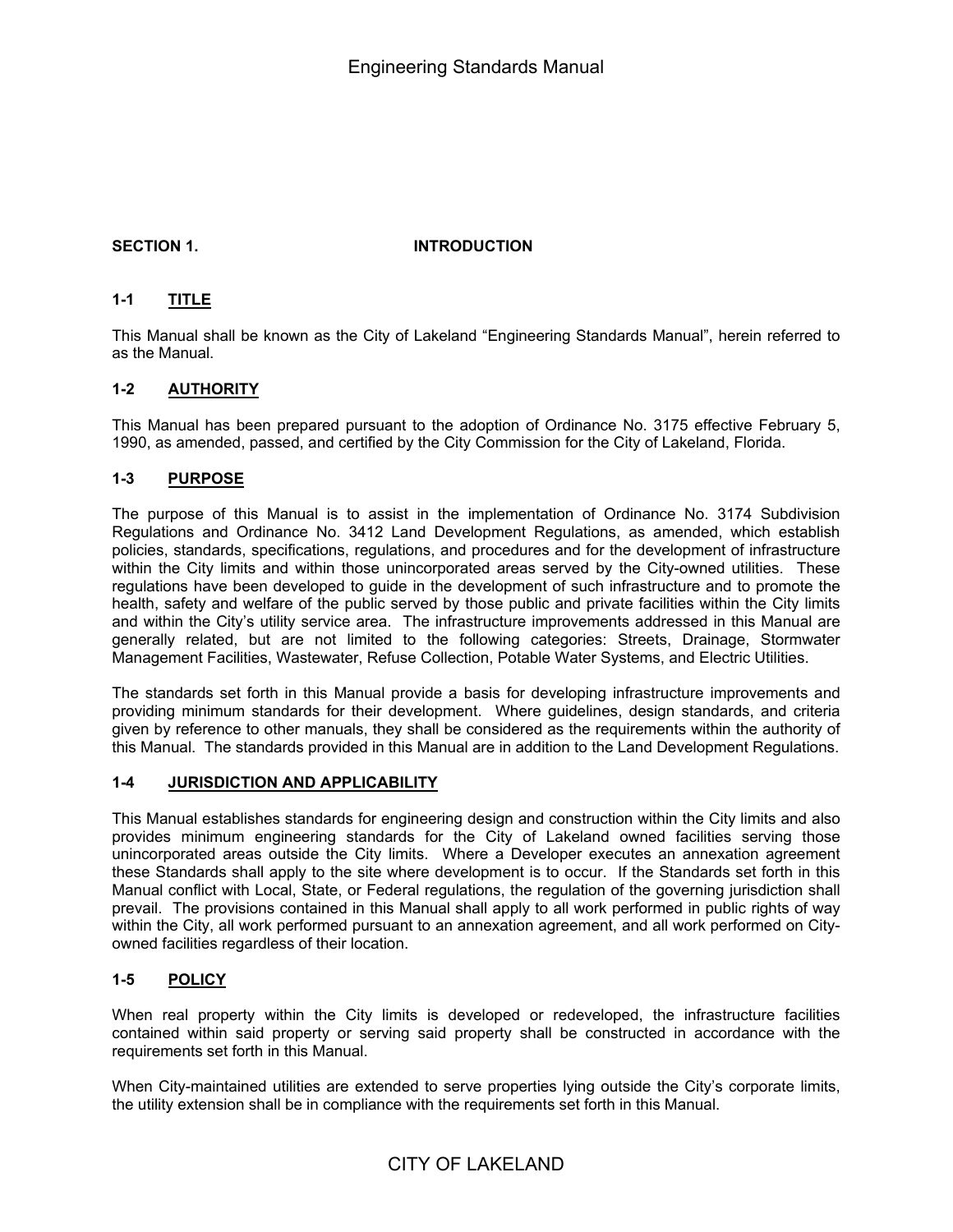#### **1-6 ENFORCEMENT**

The City of Lakeland Departments of Public Works, Lakeland Electric, and Water Utilities, through their designated representatives, shall have the right to inspect the lands affected by this Manual and to issue "Notices To Comply" for violations.

The Lakeland City Commission has the right to seek appropriate injunctive relief for purposes of enforcing the terms of this Manual. Any person, firm or corporation, either individually or through its agents, employees, or independent Contractors, who violate the provisions of this Manual shall be subject to the penalties contained in ordinances and codes governing the City of Lakeland.

#### **1-7 DEFINITIONS**

The definitions of the terms used in this Manual have the meanings respectively ascribed to them by common usage or specifically defined in those other publications identified by reference, except in those instances where the text clearly indicates a different meaning. The definitions or terms contained herein are not intended to alter definitions expressly specified in any other City of Lakeland Ordinance, Policy, Regulation or Code, but are provided for the purpose of making clear and distinct the intention of the language used in a specific Section of this Manual.

#### **1-8 AMENDMENT OF THE MANUAL**

The City of Lakeland reserves the right to amend the contents of this Manual as required.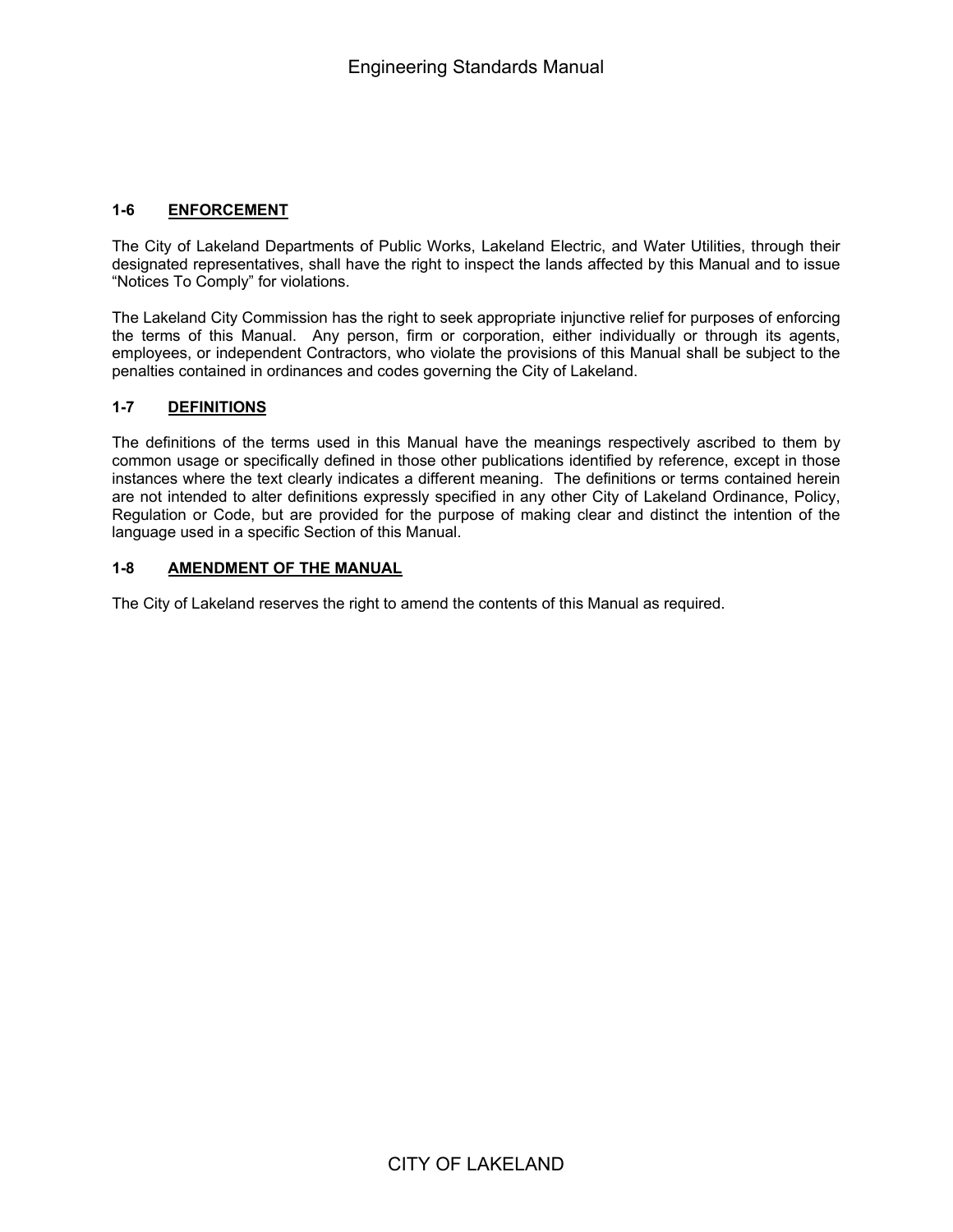## **SECTION 2. VARIANCE TO STANDARDS**

#### **2-1 VARIANCE TO STANDARDS PLATTED IMPROVEMENTS**

During the course of preliminary review of the subdivision construction plans, if the Developer does not agree with the provisions or standards set forth in this Manual the Developer may seek a variance from these standards by appealing to the City of Lakeland Planning and Zoning Board.

The Planning and Zoning Board may grant a variance to the standards in new subdivision construction, prior to the approval of the final plat provided that in doing so, the intent of these standards is not violated. The Developer must demonstrate to the satisfaction of the Board that the proposed variance from the adopted standards will provide an equal or better end result and that enforcement of the standards would cause unnecessary, unusual or exceptional hardship. Any variance so granted shall be stated in writing both on the recorded plat and in the minutes of the Board with the reasons therefore.

Application for variance to the Planning & Zoning Board shall be submitted to the Director of Planning and Community Development.

The Public Works Director may approve minor deviations to the standards set forth in this Manual without requiring the Developer to seek a variance through the Planning and Zoning Board. This situation will only occur when the Director of Public Works determines that deviation from the standards is in the best interest of the City and the intent of these standards or the LDR's are not violated.

Application for variances concerning water or wastewater standards shall be directed to the Director of Water Utilities.

#### **2-2 VARIANCE TO STANDARDS UNPLATTED IMPROVEMENTS**

Any request to vary from the criteria set forth in this Manual and/or in the Lakeland City Code or Regulations for unplatted improvements will be considered by the appropriate City authority on a case by case basis. Such requests may be granted if it can be demonstrated that the proposal will not adversely affect the health, safety or welfare of the public and/or will not adversely affect adjacent properties.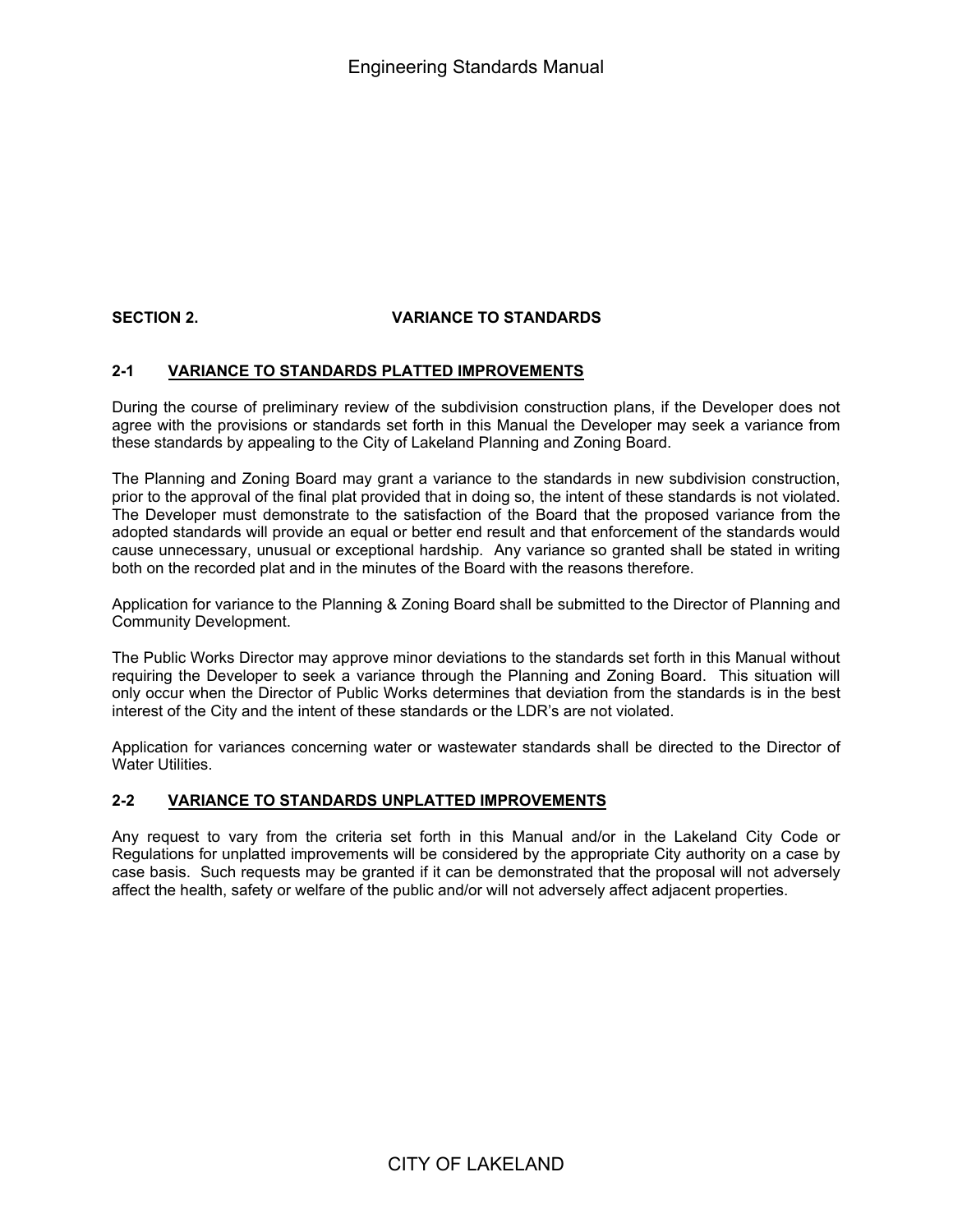#### **SECTION 3. PREPARATION OF PERFORMANCE & MAINTENANCE GUARANTEES**

#### **3-1 PURPOSE**

The purpose of this section is to provide guidelines for the preparation, submittal, and release of guarantees, for performance and maintenance of public and private improvements as defined under the following sections. These guarantees are deemed necessary for the health, safety, or welfare of the public and to guarantee to the City the completion and quality of materials and workmanship of such improvements.

This section is not intended as a set of codes, therefore future City Ordinance changes and Departmental policy revisions may dictate changes to certain guidelines contained herein.

#### **3-2 AUTHORITY**

The authority for this Manual is the Lakeland Land Development Code and Florida Statues, Chapters 163, 166, and 177 and City of Lakeland Charter.

#### **3-3 PERFORMANCE AND MAINTENANCE GUARANTEES FOR ROADWAYS, ROADWAY DRAINAGE, AND UTILITIES**

#### **A. Performance Guarantee**

Performance guarantees are required according to the LDR's when publicly dedicated or private improvements are to be constructed within the City limits. Such guarantees shall not be released or expire without the written consent of the City. No Certificate of Occupancy or beneficial occupancy of any buildings shall take place until the subdivision is one hundred percent (100%) complete.

In all cases a performance guarantee shall be made prior to starting construction. A performance guarantee in the amount of twenty-five percent (25%) of the engineer's cost estimate of the approved infrastructure improvements will be required if construction is to commence **prior** to recording of the final plat. A performance guarantee in the amount of one-hundred ten percent (110%) of the engineer's cost estimate of the proposed infrastructure improvements will be required if construction is to commence **after** recording of the final plat. All guarantees shall be written in such a fashion and include language or an agreement that will allow the City to complete the project, or retain the right to assign the project to others for disposition or completion in case of default by the Developer. The City in no way is bound to complete the project by accepting the guarantee. Any form of surety satisfactory to the City Attorney may be provided to meet the requirements of the performance guarantee.

#### **B. Maintenance Guarantee**

When the roads, drainage system and/or utilities within a proposed subdivision are to be publicly maintained by the City, the Developer shall provide a maintenance guarantee in the amount of fifteen percent (15%) of the engineer's cost estimate for the publicly dedicated infrastructure. An acceptable maintenance guarantee must be provided prior to release of the performance guarantee. Where the roads, drainage systems and/or utilities within a subdivision are to be privately maintained, a maintenance guarantee will not be required. In the case where only certain infrastructure improvements are to be publicly maintained, the Developer will be required to furnish a maintenance guarantee only for those improvements that are to be publicly maintained.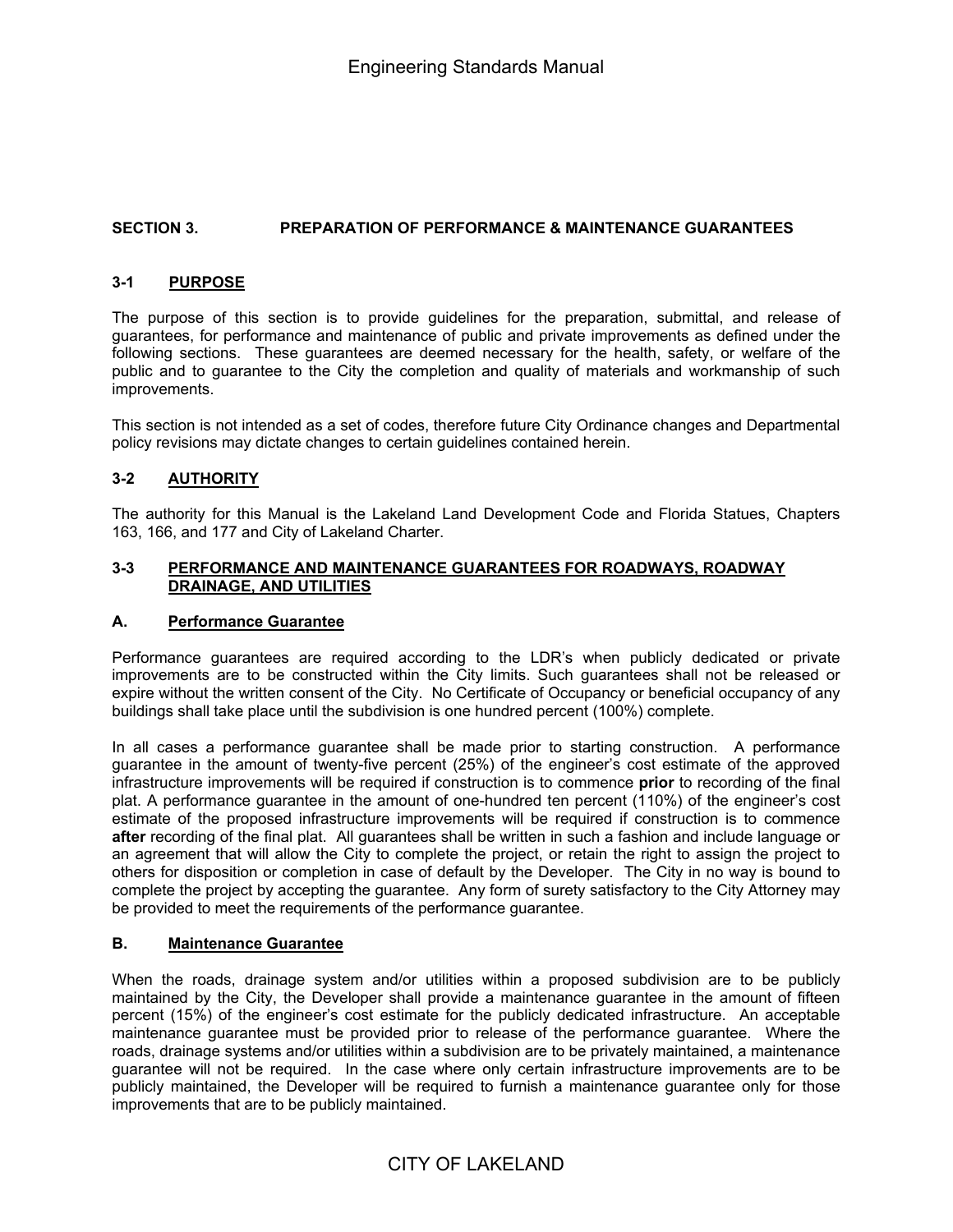This guarantee is to be furnished to include, but not limited to, the cost of repairing faulty workmanship, damages caused by onsite construction, and material failures. The maintenance guarantee shall not be released or expire without the written consent of the City.

Any surety satisfactory to the City Attorney may be provided for the maintenance guarantee.

#### **3-4 DOCUMENTATION REQUIRED FOR GUARANTEES**

Each of the guarantees required by City Ordinances must have certain documentation submitted prior to acceptance of the guarantee by the City. This section will cover each guarantee separately and it's associated documentation.

#### **A. Performance Guarantee**

1. A performance guarantee cost estimate, signed and sealed by a registered engineer must be submitted to the Public Works Engineering Division.

2. The guarantee selected must be in the approved format as shown in Exhibits A or B and the dollar amount included therein must agree with that shown on the cost estimate.

#### **B. Maintenance Guarantee**

1. All required test reports must be in the possession of the Public Works Engineering Division, reviewed and approved prior to acceptance of guarantee.

2. One complete set of "Record Drawings" / "As Builts" must be submitted by the Project Engineer. The acceptable record drawing will be a complete set of construction drawings for the subdivision, unit, or phase constructed and being covered by the maintenance guarantee, with the designation "Record Drawing" / "As Builts" placed on the front sheet. In addition, corrections will be noted on the drawings, wherever applicable, to identify where and what deviations exist in the completed improvements vs. the construction drawing.

Each unit, phase, or unit of a phase must have its own set of record drawings and cannot be combined with an adjacent unit.

- 3. Exhibit F is the accepted format for the Engineer's Certificate.
- 4. The cost estimate will conform to the requirements stated in Section 3-5.
- 5. The form of the maintenance guarantee will comply with Exhibits C and D.

For publicly dedicated roads the procedure for final inspection prior to acceptance of roads and final inspection prior to release of maintenance guarantee shall include a walk through which includes the Engineer of Record, Contractor, and City Staff. A punch list of items needing correction shall be furnished to the Developer, identifying all items to be completed or corrected by the contractor prior to the City's issuance of a letter to the Developer acknowledging the City's acceptance of the road.

#### **3-5 COST ESTIMATES FOR GUARANTEES**

The Developer's Engineer shall submit to the Director of Public Works a certificate of cost estimate for all infrastructure improvements to be covered by the performance guarantee.

The examples shown in Section 3-7 are to be followed in regard to content and format of the engineer's cost estimate certification.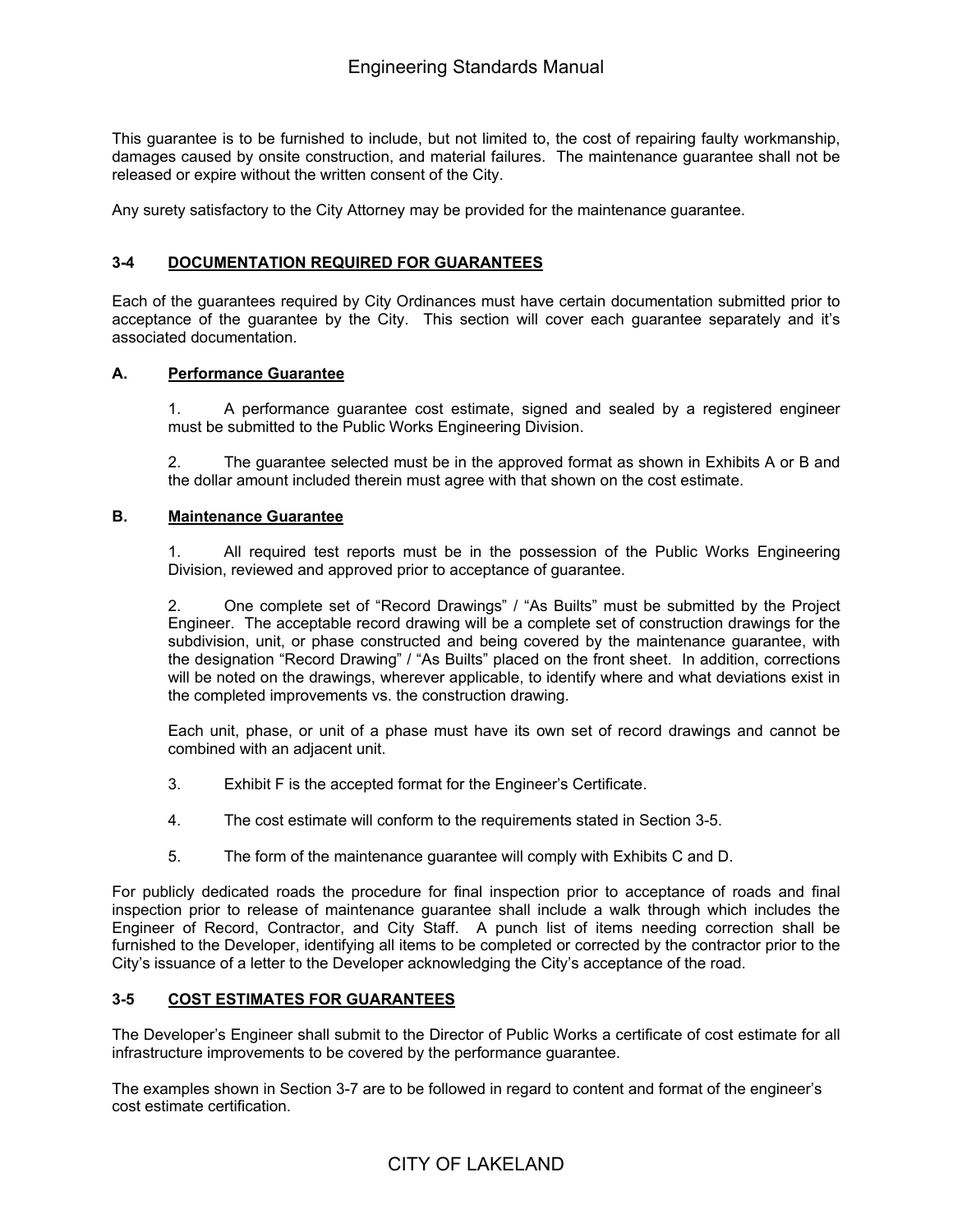The cost estimate will be reviewed to assure that the cost estimate is representative of the work to be performed. Quantities, unit costs, and extensions will be checked. If any discrepancies are found a resubmittal of the cost estimate will be required. All cost estimates and any related documents must be signed and sealed. An example is given to illustrate the proper completion of the cost estimates in this section.

#### **A. Cost Estimate Certificate**

A cost estimate certificate is to accompany the guarantee request. An example format of the cost estimate is shown in Exhibit E.

 The items to be completed are itemized directly on the cost estimate certificate. These items would be improvements in the City right-of-ways coincident with the site development such as sidewalks, driveways, curb, sodding, and others required by the City. The amount that shall be made available to the City under the terms of the guarantee document shall be an amount equal to one hundred ten percent (110%) of the estimated cost of installing the improvements.

#### **B. PRM's and PCP's**

If platting is being done prior to completion of the plat improvements, the cost of the PRM's and PCP's must be included in the engineer's cost estimate certificate.

#### **C. Professional Services**

In all instances of preparing a cost estimate for completion of a subdivision, the estimate must list any professional services that apply, i.e., record drawings, guarantee of maintenance cost estimate, Engineer's Certificate, inspections and materials testing.

#### **D. Unit Costs**

The City of Lakeland has prepared the unit costs for various items of improvement. The unit costs list will be updated periodically and provided upon request to the public. These unit costs may be used in the evaluation of all performance cost estimates submitted to the City for approval. The costs provided are the costs for the City to complete the proposed improvements and not necessarily the price paid by the Developer.

#### **3-6 RELEASE AND PARTIAL RELEASE OF GUARANTEES**

The guarantee shall not have an expiration date. For the guarantee to be released by the City, the Public Works Director must receive a request from the Developer to release the guarantee. The Public Works Directors office must approve the request and direct the City Treasurer to release the guarantee. The Developer shall accompany the request with all required supporting documentation including, but not limited to test reports, As Builts, Engineer's Certification and any other pertinent documentation required by the City.

No maintenance guarantee document covering a unit or phase of required or approved improvements will be accepted until such time as all incomplete portions of the unit or phase have been completed and the performance guarantee document covering these uncompleted improvements has been completed and fully released. After a minimum of one (1) year following the date of approval of improvements by the City another walk through will be made and if acceptable the guarantee may be released.

If the Director of Public Works determines that special conditions encountered during design or construction making normal inspection and testing insufficient to assure structural integrity, the time period for which a maintenance guarantee is in force may be extended by the City. In the case of special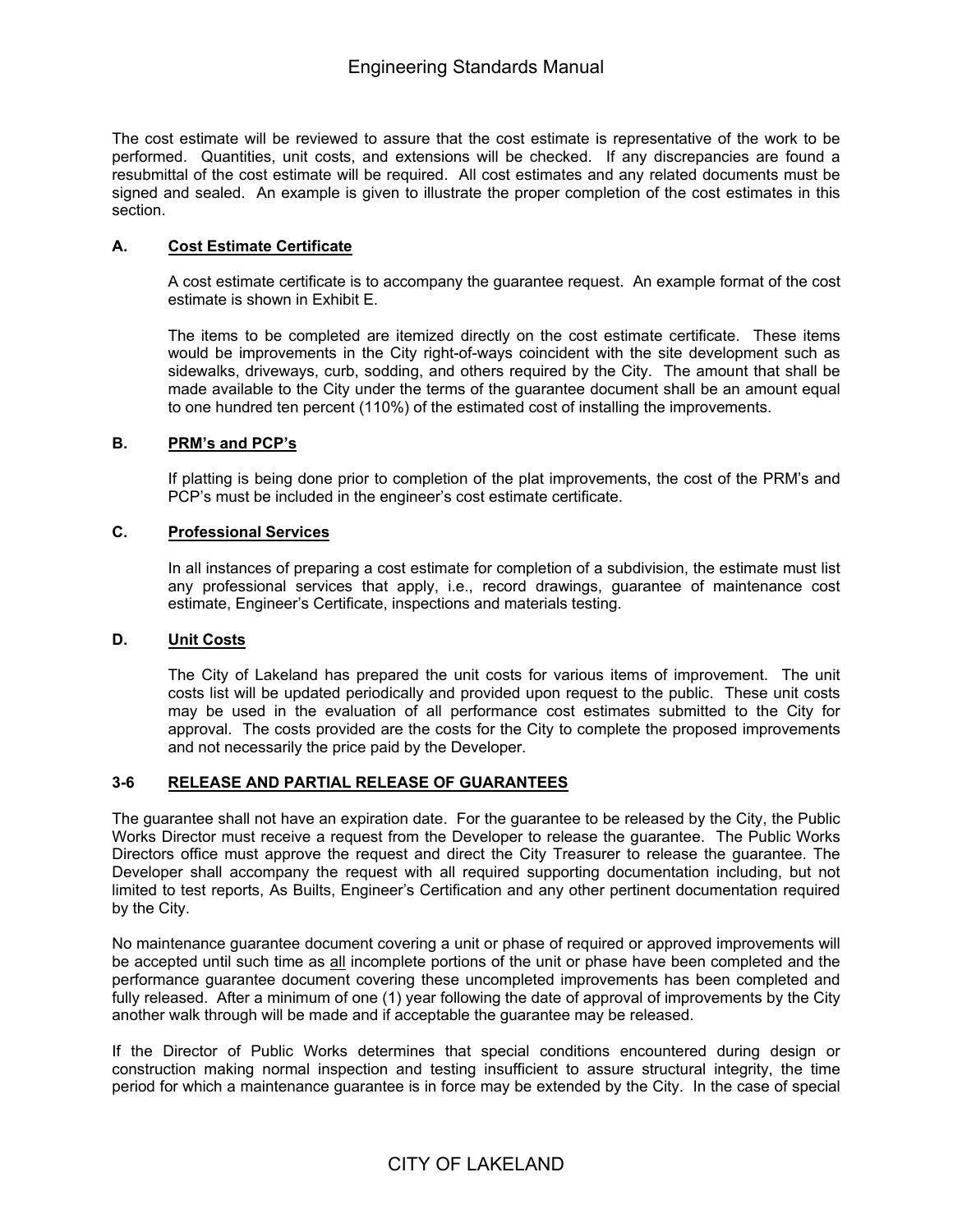conditions, the City may require a maintenance guarantee remain in force and may be extended until the City can be satisfied the areas in question will function as designed.

#### **3-7 EXHIBITS AND SAMPLES FOR GUARANTEES**

The following example forms are provided as a guideline to assist the Developer to successfully guarantee the project. They are not intended to be the only form allowed but merely a guideline to assure the necessary documentation is submitted.

EXHIBIT A – Performance Bond

EXHIBIT B – Performance Letter of Credit

EXHIBIT C – Maintenance Bond

EXHIBIT D – Maintenance Letter of Credit

EXHIBIT E – Guarantee Cost Estimate Form

EXHIBIT F and G – Engineer's Certificate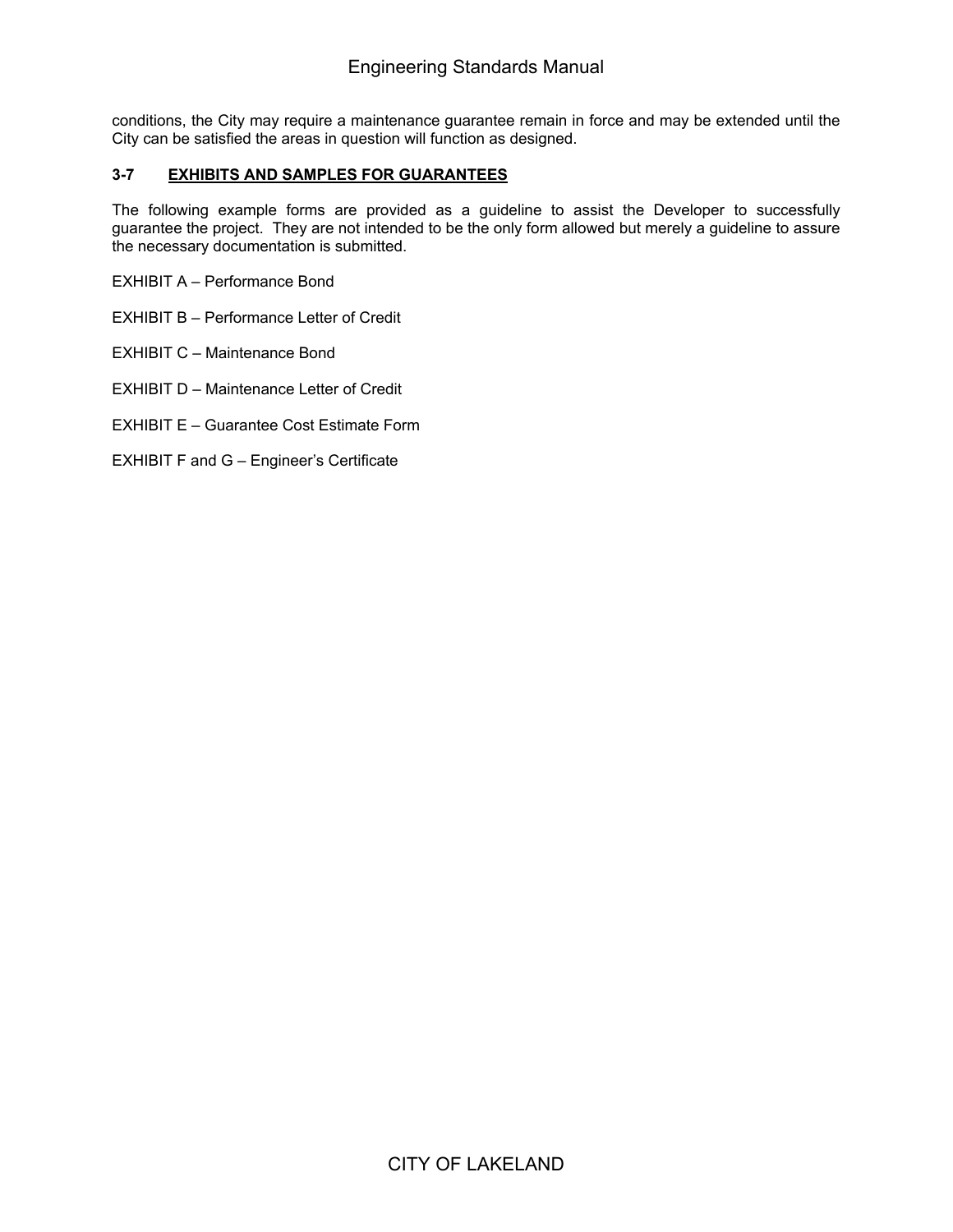#### **EXHIBIT A PERFORMANCE BOND**

 BY THIS BOND, WE, , as PRINCIPAL, and ֦ l , as SURETY, are bound to City of Lakeland, Florida, a municipal corporation of the State of Florida, hereinafter call "CITY", in the sum of \$ Dollars, for the payment of which we bind ourselves, our heirs, personal representatives, successors and assigns, jointly and severally, firmly by these presents:

within the City to be known as WHEREAS, the above-named PRINCIPAL has applied to the CITY for approval of a plat of a certain area of land and has agreed, as a condition to the approval of said plat by the CITY, to install all required, approved, or dedicated improvements. Said improvements consisting of, but are not necessarily limited to, roads, drainage, sewer and water lines, and all other improvements installed in connection with the PROJECT; and

WHEREAS, the approval of said plat by the CITY is further conditioned upon the furnishing of an adequate Surety Bond to the CITY.

NOW, THEREFORE, THE CONDITION OF THIS BOND is such that if the PRINCIPAL:

- a. Shall in all respects comply with the terms and conditions of the approval of said plat, these conditions being more specifically the completion of all required, approved, or dedicated roads, drainage, sewer and water improvements, and/or other improvements which were installed in connection with the PROJECT pursuant to the approved plans and specifications heretofore filed with the CITY, and in accordance with the ordinances and regulations of the CITY;
- b. Shall complete all improvements within one (1) year after the final plat has received approval from the CITY, unless a longer time for completion shall be allowed by said CITY;
- c. Shall submit a written request for an inspection of all improvements to the Public Works Department at least sixty (60) days prior to the termination of the completion period; and
- d. Shall submit an appropriate maintenance guarantee as required by the City of Lakeland;

then this obligation shall be void. Otherwise, it remains in full force and effect.

AND the said SURETY, for value received, hereby stipulates and agrees that no change involving an extension of time, alterations, or additions to the terms of the improvements to be made hereunder, or in the plans, specifications and schedules covering the same, shall in any way affect the obligation of said SURETY on this bond and the SURETY does hereby waive notice of any such changes.

THIS BOND shall be for the use and benefit of the CITY if it should elect to proceed with said work upon the failure or refusal of the PRINCIPAL within the time hereinabove specified, or any subsequent date provided through an agreement between the PRINCIPAL and the CITY for an extension of time.

IT IS FURTHER understood that should the City of Lakeland be required to institute legal proceedings in order to collect any funds under this bond, the PRINCIPAL, shall be responsible for attorney's fees and court costs incurred by the CITY and SURETY.

day of  $\begin{array}{ccc} & & \text{if } 20 \end{array}$ . IN WITNESS WHEREOF, the PRINCIPAL and the SURETY have caused these presents to be duly executed on this

|          | <b>PRINCIPAL</b> | (Seal) |
|----------|------------------|--------|
| Witness: | Bv               |        |
|          | <b>SURETY</b>    | (Seal) |
| Witness: | Bv               |        |

There shall be no release of this performance bond without a written release from the City of Lakeland Public Works Department.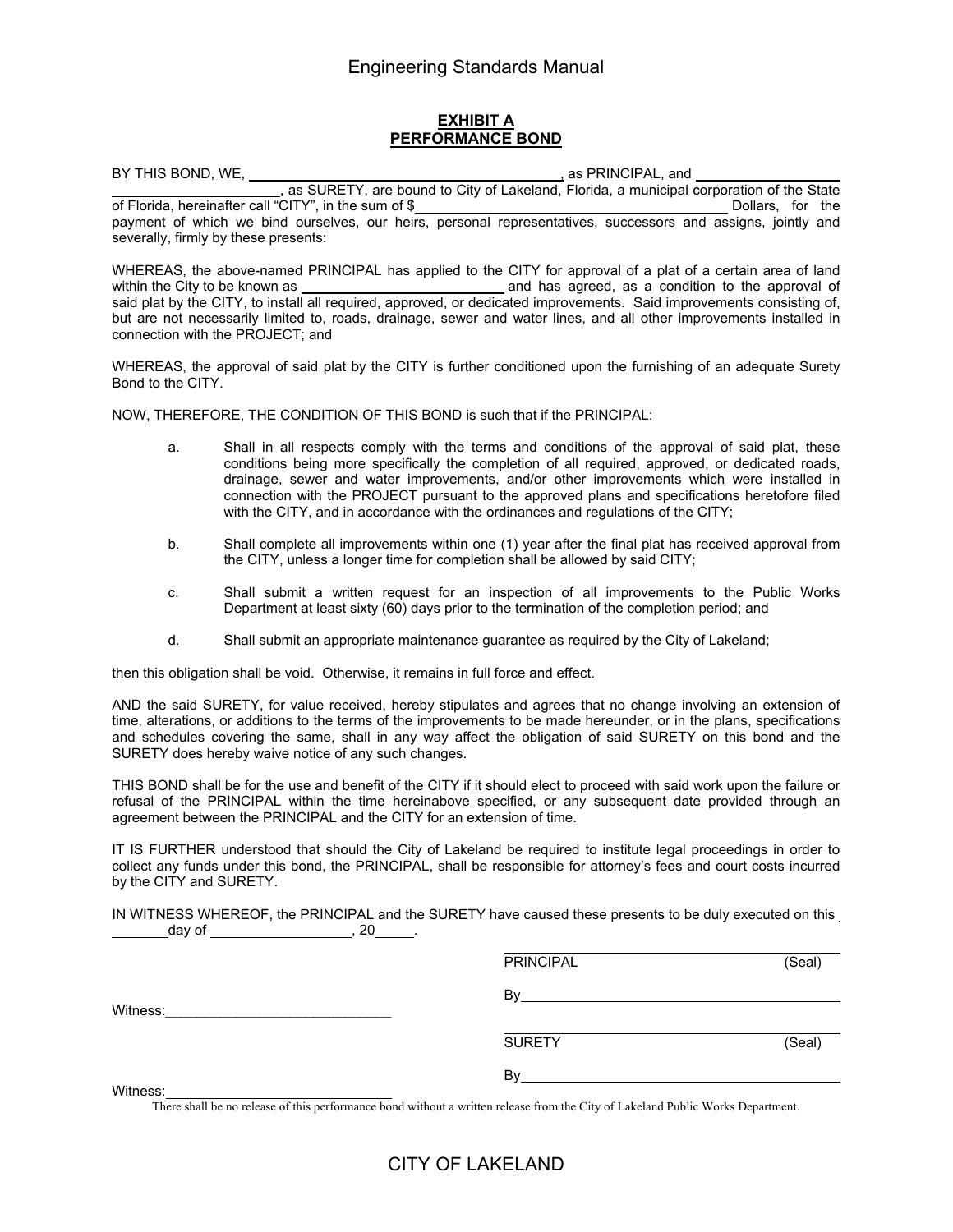#### **EXHIBIT B**

#### **PERFORMANCE LETTER OF CREDIT**

|                               |                                                                                     | IRREVOCABLE LETTER OF CREDIT NO.                                                                                                            |            |        |                                                                                                                                                                                                                                                                                                                                                                                                                                                                                                                                                                                                                                                                                                                                                                                                                                                                                         |
|-------------------------------|-------------------------------------------------------------------------------------|---------------------------------------------------------------------------------------------------------------------------------------------|------------|--------|-----------------------------------------------------------------------------------------------------------------------------------------------------------------------------------------------------------------------------------------------------------------------------------------------------------------------------------------------------------------------------------------------------------------------------------------------------------------------------------------------------------------------------------------------------------------------------------------------------------------------------------------------------------------------------------------------------------------------------------------------------------------------------------------------------------------------------------------------------------------------------------------|
| City of Lakeland<br>City Hall | <b>City Commissioners</b><br>228 S. Massachusetts Avenue<br>Lakeland, FL 33801-5086 | (Performance)                                                                                                                               |            |        |                                                                                                                                                                                                                                                                                                                                                                                                                                                                                                                                                                                                                                                                                                                                                                                                                                                                                         |
| Dear Sirs:                    |                                                                                     |                                                                                                                                             |            |        |                                                                                                                                                                                                                                                                                                                                                                                                                                                                                                                                                                                                                                                                                                                                                                                                                                                                                         |
|                               |                                                                                     | We hereby establish our Irrevocable Letter of Credit in favor of and for the account of                                                     |            |        |                                                                                                                                                                                                                                                                                                                                                                                                                                                                                                                                                                                                                                                                                                                                                                                                                                                                                         |
|                               |                                                                                     | (hereinafter referred to as Applicant) up to the aggregate sum of                                                                           |            |        |                                                                                                                                                                                                                                                                                                                                                                                                                                                                                                                                                                                                                                                                                                                                                                                                                                                                                         |
|                               |                                                                                     | which amount is payable to you at sight of your draft drawn at search with a which amount is payable to you at sight of your draft drawn at |            |        |                                                                                                                                                                                                                                                                                                                                                                                                                                                                                                                                                                                                                                                                                                                                                                                                                                                                                         |
|                               |                                                                                     |                                                                                                                                             |            |        |                                                                                                                                                                                                                                                                                                                                                                                                                                                                                                                                                                                                                                                                                                                                                                                                                                                                                         |
|                               | City of Lakeland Regulations.                                                       |                                                                                                                                             |            |        | Notarized statement issued by the City of Lakeland Director of Public Works stating that: (1) the applicant has failed to<br>improvements, and/or other improvements which were to be installed in connection with the project pursuant to the<br>approved plans and specifications with the City, and in accordance with the ordinance and regulations of the City; (2) the<br>applicant has failed to complete all improvements within one (1) year after final plat approval from the City and no<br>extension for completion has been granted by the City; (3) the applicant has failed to submit a written request for an<br>inspection of all improvements to the Public Works Department Engineering Division at least sixty (60) days prior to the<br>termination of the completion period; or (4) the applicant has failed to submit the maintenance guarantee required by the |
|                               |                                                                                     | This Letter of Credit shall expire only with the City's written approval otherwise it shall remain in full force and effect.                |            |        |                                                                                                                                                                                                                                                                                                                                                                                                                                                                                                                                                                                                                                                                                                                                                                                                                                                                                         |
|                               | and court costs incurred by the City.                                               |                                                                                                                                             |            |        | In the event the City is forced into litigation in order to collect under this document, the principals shall be liable for attorney's fees                                                                                                                                                                                                                                                                                                                                                                                                                                                                                                                                                                                                                                                                                                                                             |
|                               | dated                                                                               |                                                                                                                                             |            |        |                                                                                                                                                                                                                                                                                                                                                                                                                                                                                                                                                                                                                                                                                                                                                                                                                                                                                         |
|                               |                                                                                     | Revision), International Chamber of Commerce Publication No. 400.                                                                           |            |        | Unless otherwise expressly stated, this credit is subject to the Uniform Customs and Practice for Documentary Credits (1983                                                                                                                                                                                                                                                                                                                                                                                                                                                                                                                                                                                                                                                                                                                                                             |
| Very truly yours,             |                                                                                     |                                                                                                                                             |            |        |                                                                                                                                                                                                                                                                                                                                                                                                                                                                                                                                                                                                                                                                                                                                                                                                                                                                                         |
|                               |                                                                                     |                                                                                                                                             |            |        |                                                                                                                                                                                                                                                                                                                                                                                                                                                                                                                                                                                                                                                                                                                                                                                                                                                                                         |
| ATTEST:                       |                                                                                     |                                                                                                                                             |            |        |                                                                                                                                                                                                                                                                                                                                                                                                                                                                                                                                                                                                                                                                                                                                                                                                                                                                                         |
|                               |                                                                                     |                                                                                                                                             |            |        |                                                                                                                                                                                                                                                                                                                                                                                                                                                                                                                                                                                                                                                                                                                                                                                                                                                                                         |
| By:                           |                                                                                     |                                                                                                                                             |            |        |                                                                                                                                                                                                                                                                                                                                                                                                                                                                                                                                                                                                                                                                                                                                                                                                                                                                                         |
|                               |                                                                                     | The "Endorsements of Drafts Drawn" shown below is an integral part of this agreement.                                                       |            |        |                                                                                                                                                                                                                                                                                                                                                                                                                                                                                                                                                                                                                                                                                                                                                                                                                                                                                         |
|                               | <b>ENDORSEMENTS OF DRAFTS DRAWN:</b>                                                |                                                                                                                                             |            |        |                                                                                                                                                                                                                                                                                                                                                                                                                                                                                                                                                                                                                                                                                                                                                                                                                                                                                         |
|                               | Date                                                                                | Negotiated By                                                                                                                               | (In Words) | Amount | (In Figures)                                                                                                                                                                                                                                                                                                                                                                                                                                                                                                                                                                                                                                                                                                                                                                                                                                                                            |
|                               |                                                                                     |                                                                                                                                             |            |        |                                                                                                                                                                                                                                                                                                                                                                                                                                                                                                                                                                                                                                                                                                                                                                                                                                                                                         |
|                               |                                                                                     |                                                                                                                                             |            |        |                                                                                                                                                                                                                                                                                                                                                                                                                                                                                                                                                                                                                                                                                                                                                                                                                                                                                         |

THIS LETTER OF CREDIT SHOULD BE CANCELLED AND ATTACHED TO THE LAST DRAFT.

There shall be no release of this performance letter of credit without a written release from the City of Lakeland Public Works Department.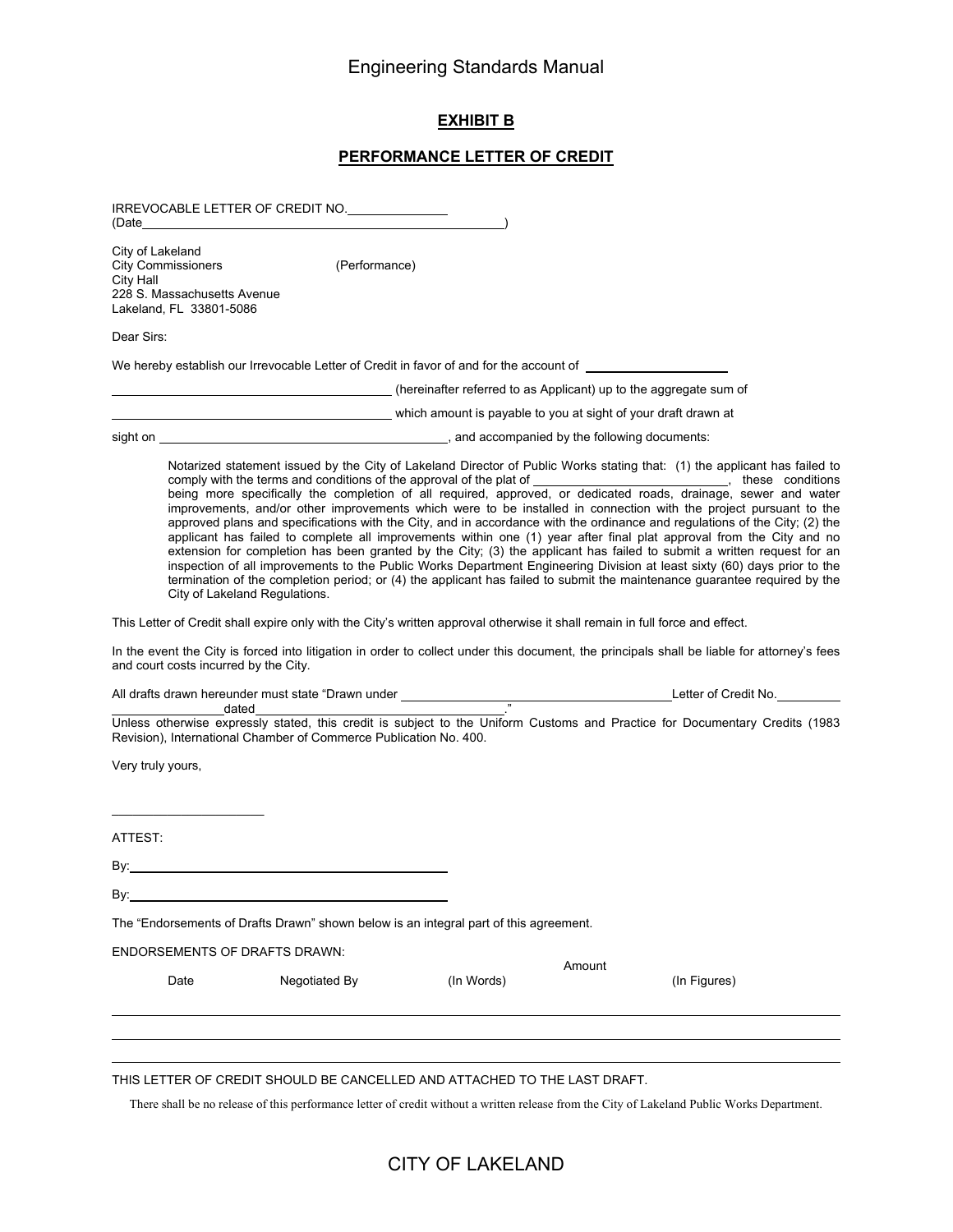# **EXHIBIT C MAINTENANCE BOND**

  $\frac{1}{2}$ BY THIS BOND WE, , as PRINCIPAL and **corporation**, as SURETY, are bound to the City of Lakeland, Florida, a political subdivision of the State of Florida, herein called City, in the sum of **Example 20** for the payment of which we bind ourselves, our heirs, personal representatives, successors and assigns, jointly and severally.

Performance Bond has been released by the City for the platted subdivision known as ,<br>\_\_\_\_\_\_\_\_\_\_\_\_\_\_, hereinafter called "PROJECT"), PRINCIPAL: THE CONDITION OF THIS BOND is that if, for a period of one (1) year commencing on the latter of the date upon which a Certificate of Completion has been issued by the City, or the date upon which the

 1. Maintains all required, approved, or dedicated roads, drainage, sewer and water improvements, and/or other improvements which were installed in connection with the PROJECT; and

2. Repairs or replaces all such improvements which are found by the Director of Public Works not to comply with CITY approvals or requirements, or which are found to be deficient in materials, workmanship, or structural integrity under City, State, or Federal regulations, whichever may be applicable, or industry standards; and

 3. Submits a written request for an inspection of improvements to the Public Works Engineering Division at least sixty (60) days prior to the termination of the completion of the one (1) year maintenance period referenced above; and

4. Pays all costs and expenses incurred for or incidental to compliance with the requirements of Subparagraphs 1 and 2 above;

then this obligation shall be void. Otherwise, it remains in full force and effect.

IT IS FURTHER understood that should the City be required to institute legal proceedings in order to collect any funds under this bond, the PRINCIPAL and SURETY shall be responsible for attorney's fees and court costs incurred by the City.

**DATED** 

WITNESS AS TO PRINCIPAL:

|                              | PRINCIPAL_____________________ | (Seal) |
|------------------------------|--------------------------------|--------|
|                              | BY:                            |        |
| <b>WITNESS AS TO SURETY:</b> |                                |        |
|                              | <b>SURETY</b>                  |        |
|                              | BY:                            |        |
|                              |                                |        |

There shall be no release of this maintenance bond without a written release from the City of Lakeland Public Works Department.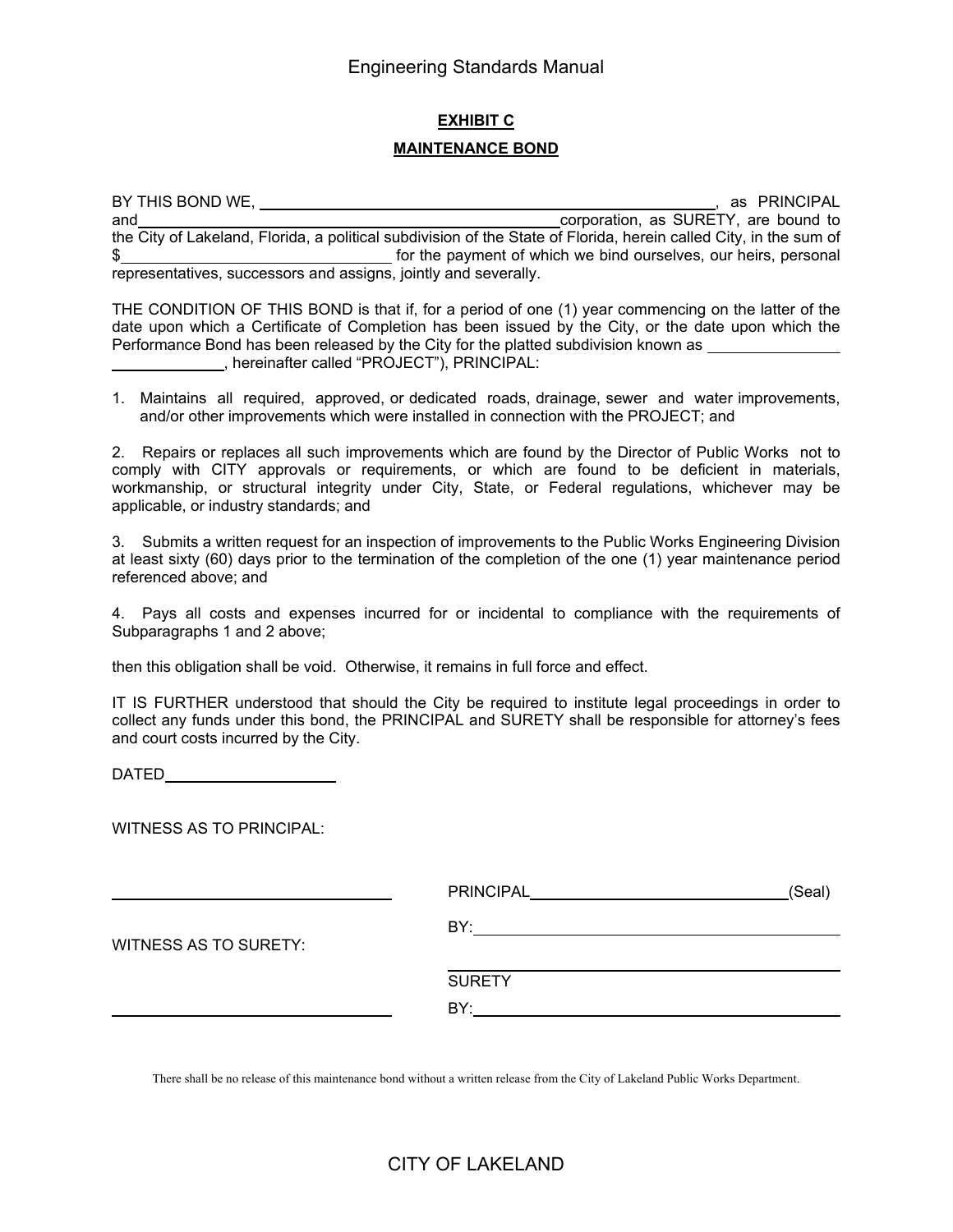# **EXHIBIT D MAINTENANCE LETTER OF CREDIT**

IRREVOCABLE LETTER OF CREDIT NO. (Date )

(Date

 City Commissioners (Maintenance) City of Lakeland City Hall 228 S. Massachusetts Avenue Lakeland, FL 33801-5086

Dear Sirs:

 $\overline{a}$  $\overline{a}$ 

 $By:$ 

We hereby establish our Irrevocable Letter of Credit in favor of the City of Lakeland (the "City") and for the account of

(hereinafter referred to as Applicant) up to the aggregate sum of (in words)

., and (in numbers) \_\_\_\_\_\_\_\_\_\_\_\_\_\_\_\_\_\_\_\_\_\_\_\_ which the City may draw upon when accompanied by the following documents:

Notarized statement issued by the City of Lakeland Director of Public Works stating that:

 $\overline{a}$ (1) the applicant has failed to maintain for a period of one (1) year all required, approved, or dedicated roads, drainage, sewer and water improvements, and/or other improvements which were installed in connection with the plat of \_\_\_\_\_\_ ;

(2) the applicant has failed to repair all such improvements found by the Director of Public Works not to comply with City approvals or requirements, or found to be deficient in materials, workmanship, or structural integrity under City, State or Federal regulations, whichever may be applicable, or industry standards;

(3) the applicant has failed to pay all costs and expenses incurred for or incidental to compliance of the foregoing; or

(4) the applicant has failed to submit a written request for an inspection of all improvements to the Public Works Engineering Division at least sixty (60) days prior to the termination of the completion period.

This Letter of Credit expires only with the City's written approval.

In the event the City is forced into litigation in order to collect under this document, the Issuer shall be liable for attorney's fees and court costs incurred by the City.

All drafts drawn hereunder must state "Drawn under \_\_  $\overline{a}$  Very truly yours, Letter of Credit No. \_\_\_ dated \_ Unless otherwise expressly stated, this credit is subject to the Uniform Customs and Practice for Documentary Credits (1983 Revision), International Chamber of Commerce Publication No. 400. ATTEST:

The "Endorsements of Drafts Drawn" shown below is an integral part of this agreement.

By: By:

ENDORSEMENTS OF DRAFTS DRAWN:

| Date | Negotiated By | (In Words) | Amount | (In Figures) |
|------|---------------|------------|--------|--------------|
|      |               |            |        |              |

#### THIS LETTER OF CREDIT SHOULD BE CANCELLED AND ATTACHED TO THE LAST DRAFT.

There shall be no release of this letter of credit without a written release from the City of Lakeland Public Works Department.

## CITY OF LAKELAND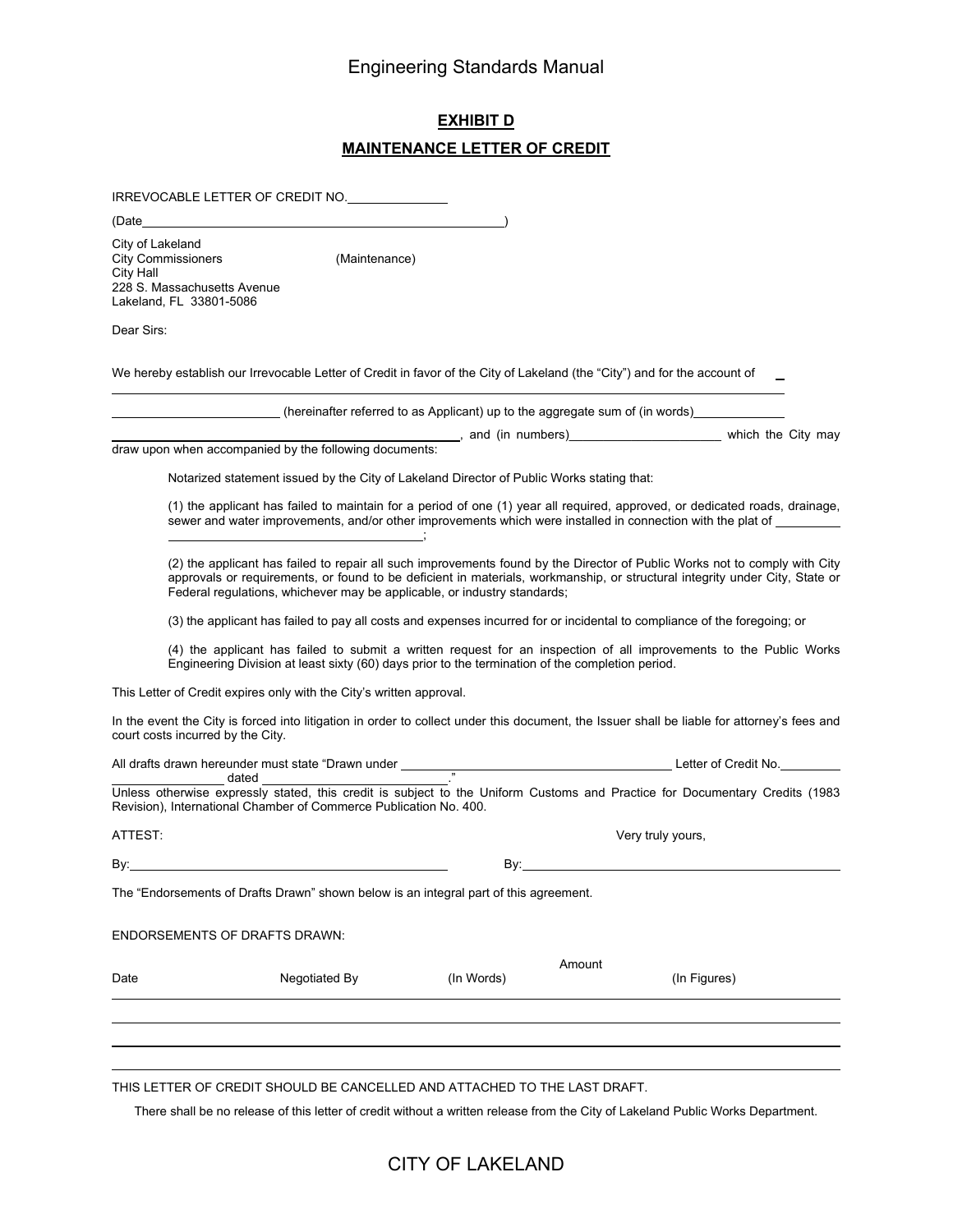#### **EXHIBIT E**

EXAMPLE

#### **GUARANTEE COST ESTIMATE FORM**

CITY OF LAKELAND ) ss:

 I, Engineer in the State of Florida, with Registration No. examined the Plat of , located in Section **contain the contract of the Section** , Township , P.E., a Registered , hereby certify , as filed by South, Range Professional that I have East, Polk County, Florida; and that the costs of the improvements lying within said Plat, as listed below, are accurate engineering estimates which were prepared for the purpose of determining the amount for Performance Guarantee required by the City of Lakeland.

> (Attached Schedule Incorporated by Reference) (Unit Cost Tabulation for each Item is attached and incorporated by reference)

| Schedule I                                        |                                                                                                                                                        |          | Amount                                                                 |
|---------------------------------------------------|--------------------------------------------------------------------------------------------------------------------------------------------------------|----------|------------------------------------------------------------------------|
| "A" –<br>"B" –<br>" $C$ " $-$<br>"D" $-$<br>"F" - | Roadways and Drainage Construction<br><b>Water Utilities</b><br>Electric<br><b>Street Signs and Traffic Signals</b><br>Professional Services and Misc. |          | \$166,007.85<br>\$122,687.50<br>\$39,650.00<br>\$989.50<br>\$12,960.00 |
|                                                   |                                                                                                                                                        | Subtotal | \$342,294.85                                                           |
|                                                   |                                                                                                                                                        |          |                                                                        |

Total

Total **\$342,294.85** 

Bond Amount 1.10 x 342,294.85 = **\$376,524.33** 

| Reviewed By:                             | Prepared By:                 |        |  |  |  |
|------------------------------------------|------------------------------|--------|--|--|--|
| <b>Public Works Engineering Division</b> | <b>Professional Engineer</b> | (SEAL) |  |  |  |
| Date                                     | Date                         |        |  |  |  |

**Continued on next page**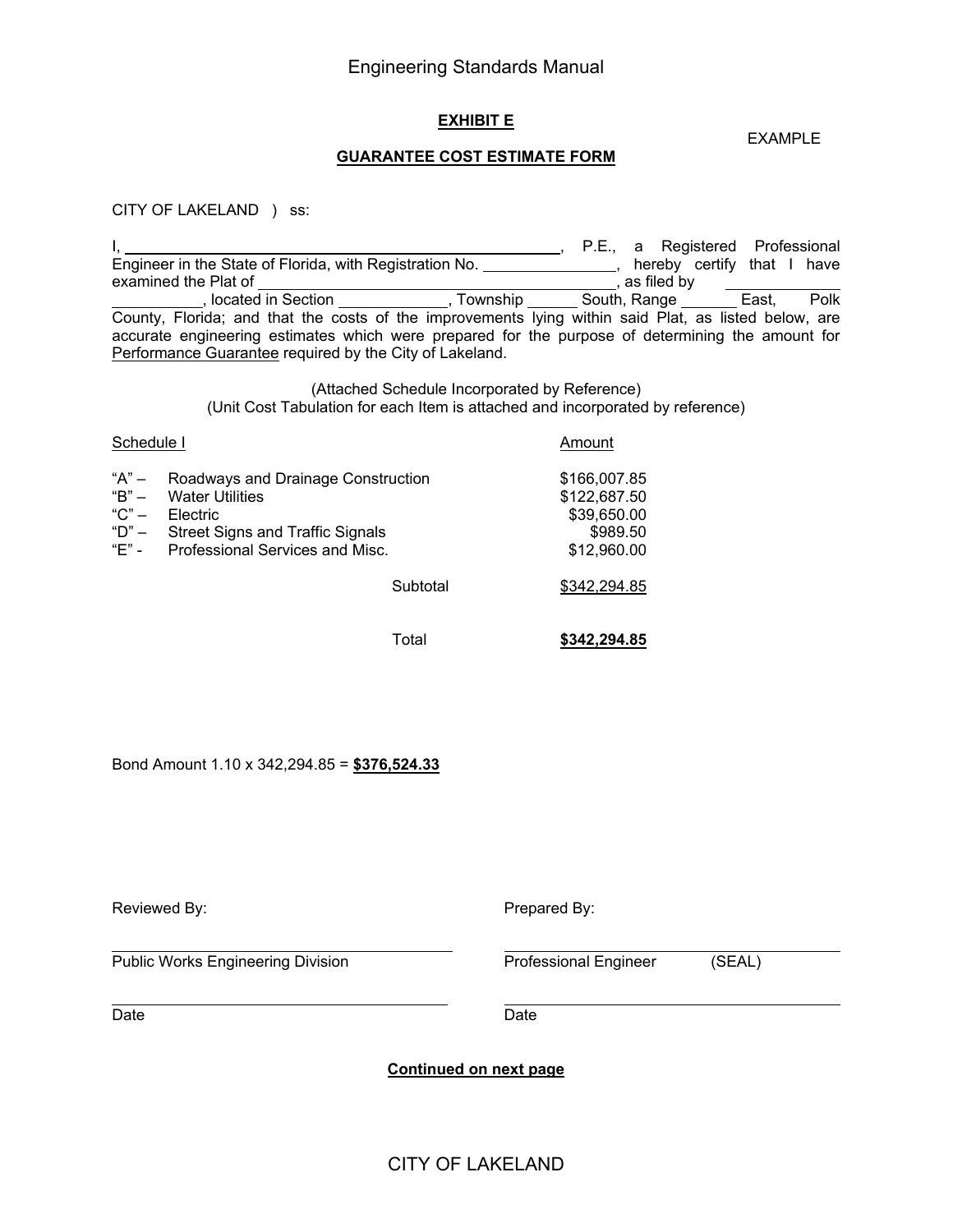EXAMPLE

## **UNIT COST TABULATION**

## SCHEDULE 1 OF (PLAT NAME)

THE UNIT COSTS SHOWN HERE ARE *HYPOTHETICAL ONLY* AND ARE NOT TO BE USED AS A GUIDELINE FOR PRICING.

| ROADWAY AND DRAINAGE CONSTRUCTION<br><b>DESCRIPTION</b> | <b>QUANTITY</b> | UNIT | UNIT<br><b>PRICE</b> | <b>ESTIMATED</b><br><b>AMOUNT</b> |
|---------------------------------------------------------|-----------------|------|----------------------|-----------------------------------|
| 6" Stab. Under Curb (4' Wide)                           | 15,000          | SY   | 1.50                 | 22,500.00                         |
| 6" Limerock Base                                        | 14.000          | SY   | 4.80                 | 62,700.00                         |
| Asphaltic Concrete, Types 1 1/4"                        | 13.000          | SY   | 2.50                 | 32,500.00                         |
| Concrete Miami Curb - 2'                                | 2,945           | LF   | 6.60                 | 19,437.00                         |
| <b>Concrete Valley Gutter</b>                           | 2,230           | LF   | 9.25                 | 20,627.50                         |
| Underdrain $-6$ " PVC                                   | 565             | LF   | 14.59                | 8,243.35                          |
|                                                         |                 |      |                      |                                   |
| <b>SUBTOTAL</b>                                         |                 |      |                      | \$166,007.85                      |

| <b>WATER UTILITIES</b><br><b>WATER DISTRIBUTION</b> | <b>QUANTITY</b> | UNIT | UNIT<br><b>PRICE</b> | <b>ESTIMATED</b><br><b>AMOUNT</b> |
|-----------------------------------------------------|-----------------|------|----------------------|-----------------------------------|
| 8" Water Line                                       | 2,000           | LF   | 10.50                | 21,000.00                         |
| 6" Water Line                                       | 1,250           | LF   | 8.75                 | 10,937.50                         |
| <b>Fire Hydrant Assembly</b>                        | 2               | EA   | 1,750.00             | 3,500.00                          |
| <b>Single Water Services</b>                        | 2               | ЕA   | 250.00               | 500.00                            |
| Double Water Services                               | 23              | ЕA   | 350.00               | 8,050.00                          |
| <b>System Clearance</b>                             |                 | LS   | 1,500.00             | 1,500.00                          |
|                                                     |                 |      |                      |                                   |
| <b>SUBTOTAL</b>                                     |                 |      |                      | \$45,487.50                       |

| <b>WATER UTILITIES</b><br><b>WASTEWATER</b> | <b>QUANTITY</b> | UNIT | UNIT<br><b>PRICE</b> | <b>ESTIMATED</b><br><b>AMOUNT</b> |
|---------------------------------------------|-----------------|------|----------------------|-----------------------------------|
| 8" Sewer Line                               | 2,000           | LF   | 25.50                | 51,000.00                         |
| <b>Sanitary Manhole</b>                     | 8               | EA   | 1,750.00             | 14,000.00                         |
| Double Sewer Service                        | 23              | ЕA   | 450.00               | 10,350.00                         |
| <b>Single Sewer Service</b>                 |                 | EA   | 350.00               | 350.00                            |
| <b>System Clearance</b>                     |                 | LS   | 1,500.00             | 1,500.00                          |
|                                             |                 |      |                      |                                   |
| <b>SUBTOTAL</b>                             |                 |      |                      | \$77,200.00                       |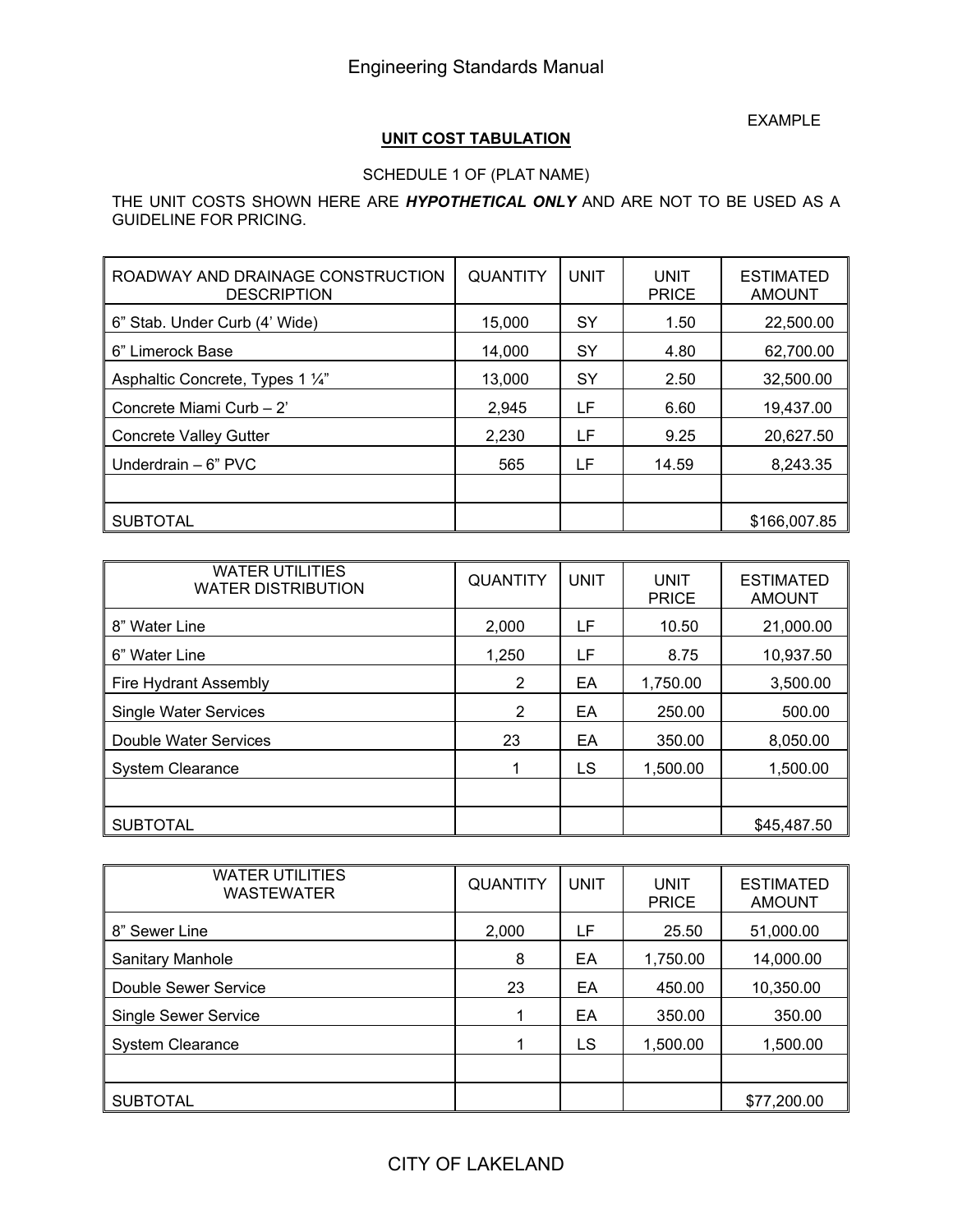# **UNIT COST TABULATION**

# SCHEDULE 1 OF (PLAT NAME)

| LAKELAND ELECTRIC<br><b>ELECTRIC SERVICE</b> | <b>QUANTITY</b> | <b>UNIT</b> | <b>UNIT</b><br><b>PRICE</b> | <b>ESTIMATED</b><br><b>AMOUNT</b> |
|----------------------------------------------|-----------------|-------------|-----------------------------|-----------------------------------|
| 4" CONDUIT                                   | 2,300           | LF          | 6.50                        | 14,950.00                         |
| <b>TRANSFORMER PADS</b>                      | 8               | EA          | 1,750.00                    | 14,000.00                         |
| LIGHT POLE ASSEMBLY                          | 23              | ЕA          | 450.00                      | 10,350.00                         |
| $\,$ OPERATION SETUP FEE                     |                 | ЕA          | 350.00                      | 350.00                            |
|                                              |                 |             |                             |                                   |
| ∥ SUBTOTAL                                   |                 |             |                             | \$39,650.00                       |

| <b>PUBLIC WORKS</b><br>STREET SIGNS AND TRAFFIC SIGNALS | <b>QUANTITY</b> | <b>UNIT</b> | <b>UNIT</b><br><b>PRICE</b> | <b>ESTIMATED</b><br><b>AMOUNT</b> |
|---------------------------------------------------------|-----------------|-------------|-----------------------------|-----------------------------------|
| <b>STOP SIGNS</b>                                       | 3               | EA          | 96.50                       | 289.50                            |
| <b>STREET SIGNS</b>                                     | 6               | EA          | 50.00                       | 300.00                            |
| ∥ CURVE SIGNS                                           | 4               | EA          | 50.00                       | 200.00                            |
| <b>SPEED LIMIT SIGNS</b>                                | 4               | EA          | 50.00                       | 200.00                            |
|                                                         |                 |             |                             |                                   |
| SUBTOTAL                                                |                 |             |                             | \$989.50                          |

| <b>PUBLIC WORKS</b><br>PROFESSIONAL SERVICES AND MISC. | <b>QUANTITY</b> | <b>UNIT</b> | <b>UNIT</b><br><b>PRICE</b> | <b>ESTIMATED</b><br><b>AMOUNT</b> |
|--------------------------------------------------------|-----------------|-------------|-----------------------------|-----------------------------------|
| PRM's                                                  | 20              | EA          | 100.00                      | 2,000.00                          |
| PCP's                                                  | 12              | EA          | 80.00                       | 960.00                            |
| Professional Services (Inspections)                    |                 | EA          | 3,000.00                    | 3,000.00                          |
| <b>Record Drawing</b>                                  |                 | EA          | 2,500.00                    | 2,500.00                          |
| Cost Estimate Maintenance Guarantee                    |                 | EA          | 300.00                      | 300.00                            |
| <b>Engineer's Certificate</b>                          | 1               | EA          | 200.00                      | 200.00                            |
| <b>Materials Testing</b>                               | 1               | EA          | 4,000.00                    | 4,000.00                          |
|                                                        |                 |             |                             |                                   |
| <b>SUBTOTAL</b>                                        |                 |             |                             | \$12,960.00                       |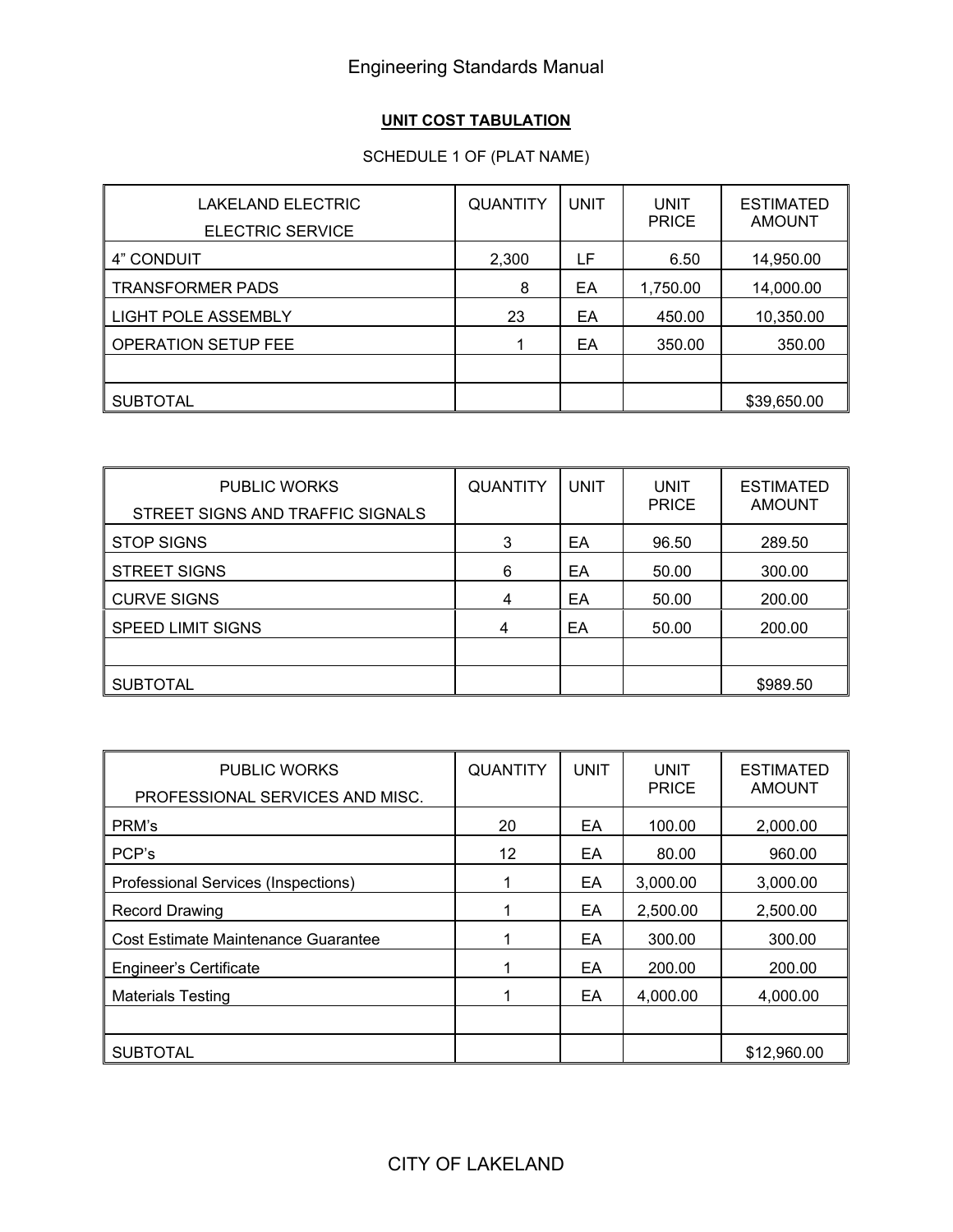### **EXHIBIT F**

#### **ENGINEER'S CERTIFICATE**

CITY OF LAKELAND ) ss:

Ι,  $\ddot{\phantom{a}}$  , 20  $\Box$ ; and that the improvements shown on said Plans and Specifications have been I, , a Registered Professional Engineer in the State of Florida, with Registration No. \_\_\_\_\_\_\_\_\_\_\_\_\_\_\_, hereby certify that I have examined the Plat of , as filed by , located in Section \_\_\_\_\_\_\_\_\_\_\_, Township \_\_\_\_\_\_\_\_\_ South, Range \_\_\_ East, Polk County, Florida; and the Plans and Specifications for improvements approved by the CITY on

substantially completed in accordance with the City of Lakeland's LDR's and other municipal regulations.

Professional Engineer (SEAL)

**Date** and the contract of the contract of the Date of the Contract of the Contract of the Contract of the Contract of the Contract of the Contract of the Contract of the Contract of the Contract of the Contract of the Con

CITY OF LAKELAND

EXAMPLE